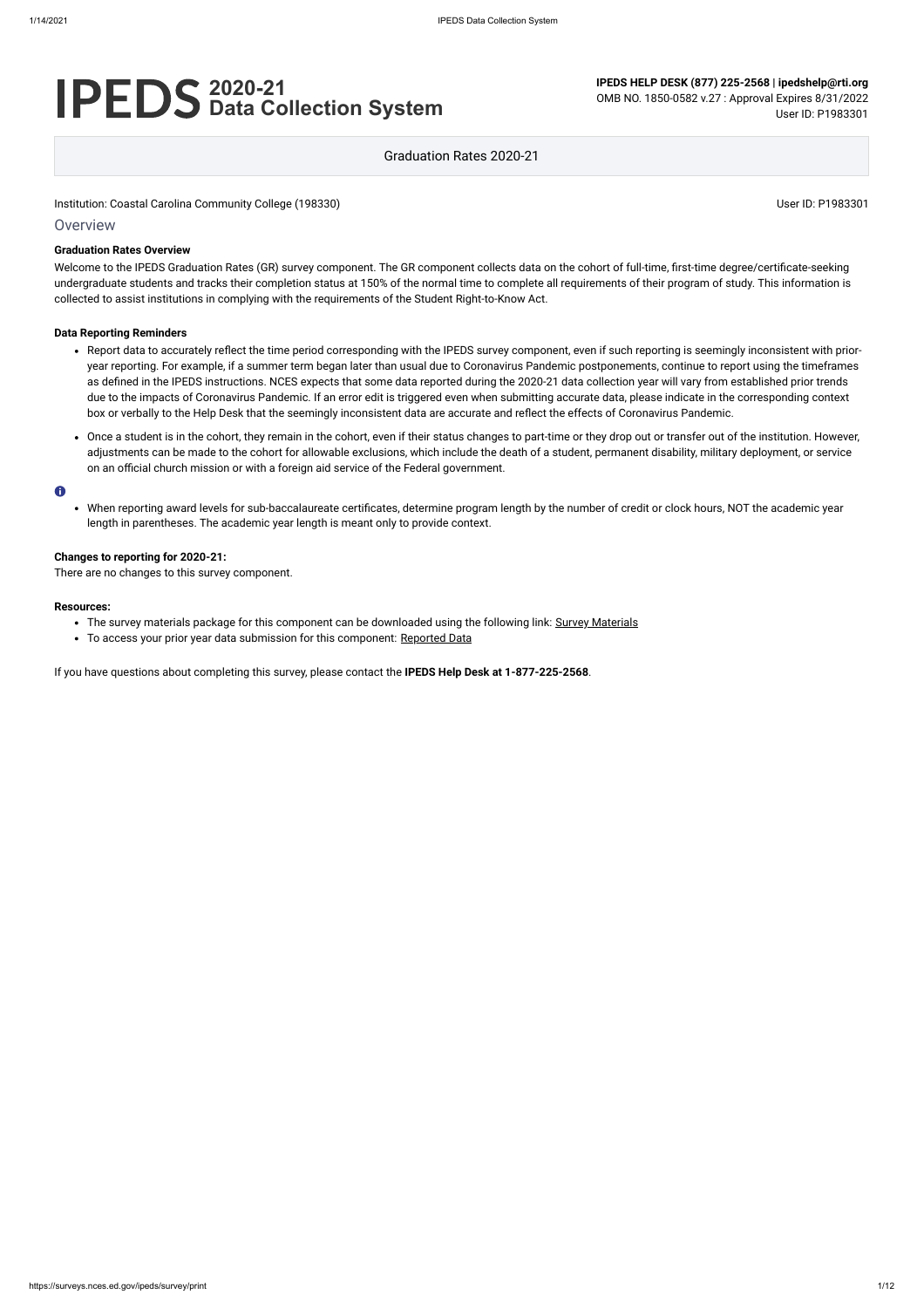## **Establishing cohorts**

| Based on your institution's response to the predominant calendar system question (B3) on the Institutional Characteristics Header survey component from the IPEDS<br>Fall 2020 data collection, |                    |  |
|-------------------------------------------------------------------------------------------------------------------------------------------------------------------------------------------------|--------------------|--|
| your institution must report graduation rates data using a:                                                                                                                                     | <b>Fall Cohort</b> |  |

A [fall cohort](javascript:openglossary(219)) is used by institutions with standard academic terms (semester, trimester, quarter, 4-1-4). A [full-year cohort](javascript:openglossary(261)) is used by institutions offering primarily occupational/vocational programs and operating on a continuous basis.

Please review the data in the initial cohort column and re-enter the cohort data making any necessary corrections for omissions, erroneous reporting, or where better information regarding race/ethnicity or gender is available. Institutions must continue to report using the new race/ethnicity categories. For information and assistance with this, please visit the [IPEDS Race/Ethnicity](https://nces.ed.gov/ipeds/report-your-data/resource-center-race-ethnicity) Information Center.

## Reporting Reminder:

- Report Hispanic/Latino individuals of any race as Hispanic/Latino
- Report race for non-Hispanic/Latino individuals only

## **Cohort of [full-time](javascript:openglossary(259)), [first-time](javascript:openglossary(241)) [degree/certificate-seeking](javascript:openglossary(171)) [undergraduate](javascript:openglossary(677)) students**

#### **Men**

| Screen 1 of 5                             | Cohort year 2017 |                |  |
|-------------------------------------------|------------------|----------------|--|
|                                           | Initial cohort   | Revised cohort |  |
| Nonresident alien                         | 1                |                |  |
| Hispanic/Latino                           | 26               | 24             |  |
| American Indian or Alaska Native          | $\mathbf{2}$     | $\overline{2}$ |  |
| <b>Asian</b>                              | 10               | 8              |  |
| <b>Black or African American</b>          | 32               | 32             |  |
| Native Hawaiian or Other Pacific Islander | 3                | 4              |  |
| <b>White</b>                              | 147              | 143            |  |
| Two or more races                         | $\mathbf{2}$     | $\overline{c}$ |  |
| Race and ethnicity unknown                | $\mathbf 0$      |                |  |
| <b>Total men</b>                          | 223              | 217            |  |

#### **Women**

| Screen 1 of 5                             | Cohort year 2017 |                |  |
|-------------------------------------------|------------------|----------------|--|
|                                           | Initial cohort   | Revised cohort |  |
| Nonresident alien                         | $\mathbf{2}$     | $\overline{2}$ |  |
| Hispanic/Latino                           | 39               | 38             |  |
| American Indian or Alaska Native          | 5                | 4              |  |
| <b>Asian</b>                              | 9                | 10             |  |
| <b>Black or African American</b>          | 31               | 29             |  |
| Native Hawaiian or Other Pacific Islander | $\mathbf{2}$     | $\mathbf{2}$   |  |
| White                                     | 176              | 177            |  |
| Two or more races                         | -1               |                |  |
| Race and ethnicity unknown                | $\pmb{0}$        | 0              |  |
| <b>Total women</b>                        | 265              | 263            |  |

| Total men -<br>women | 488 | 480 |
|----------------------|-----|-----|
|----------------------|-----|-----|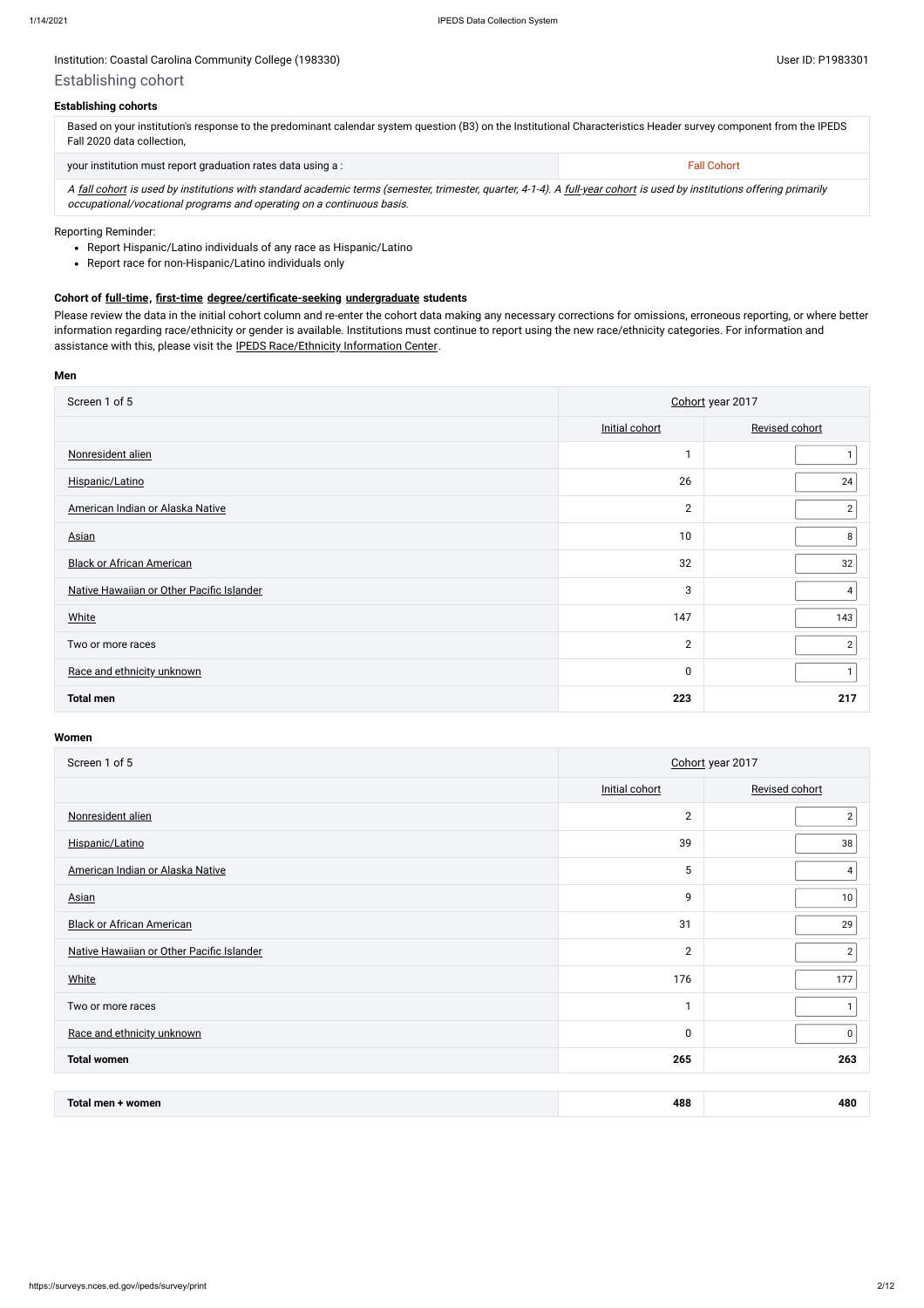# Completers within 150%

## **Cohort of [full-time](javascript:openglossary(259)), [first-time](javascript:openglossary(241)) [degree/certificate-seeking](javascript:openglossary(171)) [undergraduate](javascript:openglossary(677)) students**

- Report Hispanic/Latino individuals of any race as Hispanic/Latino
- Report race for non-Hispanic/Latino individuals only

In the columns below, report the status of the 2017 cohort of full-time, first-time degree/certificate-seeking undergraduate students listed in Column 10. Those who completed their program within 150% of normal time as of August 31, 2020 should be reported in either Column 11 or 12, depending on the length of the program completed.

## **Men**

| Screen 2 of 5                                | Cohort year 2017                                                                        |                                                                                |                                                                                               |                |  |  |  |
|----------------------------------------------|-----------------------------------------------------------------------------------------|--------------------------------------------------------------------------------|-----------------------------------------------------------------------------------------------|----------------|--|--|--|
|                                              | Cohort students who completed their program within<br>150% of normal time to completion |                                                                                |                                                                                               |                |  |  |  |
|                                              | Cohort                                                                                  | <b>O</b> Completers of programs of less than 2<br>academic yrs (or equivalent) | <b>t</b> Completers of programs of at least 2 but less than<br>4 academic yrs (or equivalent) | within<br>150% |  |  |  |
|                                              | (Column<br>10)                                                                          | (Column 11)                                                                    | (Column 12)                                                                                   | (Column<br>29) |  |  |  |
| Nonresident alien                            | $\mathbf{1}$                                                                            | $\pmb{0}$                                                                      | $\pmb{0}$                                                                                     | $\pmb{0}$      |  |  |  |
| Hispanic/Latino                              | 24                                                                                      | $\pmb{0}$                                                                      | $\mathsf 3$                                                                                   | $\mathbf{3}$   |  |  |  |
| American Indian or<br><b>Alaska Native</b>   | $\overline{2}$                                                                          | $\pmb{0}$                                                                      | $\pmb{0}$                                                                                     | 0              |  |  |  |
| Asian                                        | 8                                                                                       | $\pmb{0}$                                                                      | $\sqrt{3}$                                                                                    | $\mathbf{3}$   |  |  |  |
| <b>Black or African</b><br>American          | 32                                                                                      | 3 <sup>1</sup>                                                                 | 9                                                                                             | 12             |  |  |  |
| Native Hawaiian or Other<br>Pacific Islander | 4                                                                                       | $\pmb{0}$                                                                      | $\mathbf{1}$                                                                                  | 1              |  |  |  |
| <b>White</b>                                 | 143                                                                                     | 13                                                                             | 47                                                                                            | 60             |  |  |  |
| Two or more races                            | $\mathbf{2}$                                                                            | $\pmb{0}$                                                                      | $\mathbf{1}$                                                                                  | 1              |  |  |  |
| Race and ethnicity<br>unknown                | $\mathbf{1}$                                                                            | $\pmb{0}$                                                                      | $\pmb{0}$                                                                                     | 0              |  |  |  |
| <b>Total men</b>                             | 217                                                                                     | 16                                                                             | 64                                                                                            | 80             |  |  |  |

### **Women**

| Screen 2 of 5                                | Cohort year 2017 |                                                                                |                                                                                               |                |  |  |  |
|----------------------------------------------|------------------|--------------------------------------------------------------------------------|-----------------------------------------------------------------------------------------------|----------------|--|--|--|
|                                              | Cohort           |                                                                                | Cohort students who completed their program within<br>150% of normal time to completion       |                |  |  |  |
|                                              |                  | <b>t</b> Completers of programs of less than 2<br>academic yrs (or equivalent) | <b>t</b> Completers of programs of at least 2 but less than<br>4 academic yrs (or equivalent) | within<br>150% |  |  |  |
|                                              | (Column<br>10)   | (Column 11)                                                                    | (Column 12)                                                                                   | (Column<br>29) |  |  |  |
| Nonresident alien                            | $\overline{2}$   | 0 <sup>1</sup>                                                                 | $\mathbf{1}$                                                                                  | $\mathbf 1$    |  |  |  |
| Hispanic/Latino                              | 38               | 0 <sup>1</sup>                                                                 | 9                                                                                             | 9              |  |  |  |
| American Indian or<br><b>Alaska Native</b>   | 4                | $\mathbf{1}$                                                                   | $\pmb{0}$                                                                                     | $\mathbf{1}$   |  |  |  |
| Asian                                        | 10               | 0 <sup>1</sup>                                                                 | 4                                                                                             | 4              |  |  |  |
| <b>Black or African</b><br>American          | 29               | 3                                                                              | 4                                                                                             | $\overline{7}$ |  |  |  |
| Native Hawaiian or Other<br>Pacific Islander | $\mathbf{2}$     | $\mathsf 0$                                                                    | $\mathbf{1}$                                                                                  | $\mathbf{1}$   |  |  |  |
| White                                        | 177              | 5                                                                              | 51                                                                                            | 56             |  |  |  |
| Two or more races                            | 1                | $\mathbf 0$                                                                    | $\mathbf{1}$                                                                                  | $\mathbf{1}$   |  |  |  |
| Race and ethnicity<br>unknown                | $\pmb{0}$        | $\mathbf 0$                                                                    | $\pmb{0}$                                                                                     | $\mathbf 0$    |  |  |  |
| <b>Total women</b>                           | 263              | 9                                                                              | 71                                                                                            | 80             |  |  |  |
|                                              |                  |                                                                                |                                                                                               |                |  |  |  |
| Total men + women                            | 480              | 25                                                                             | 135                                                                                           | 160            |  |  |  |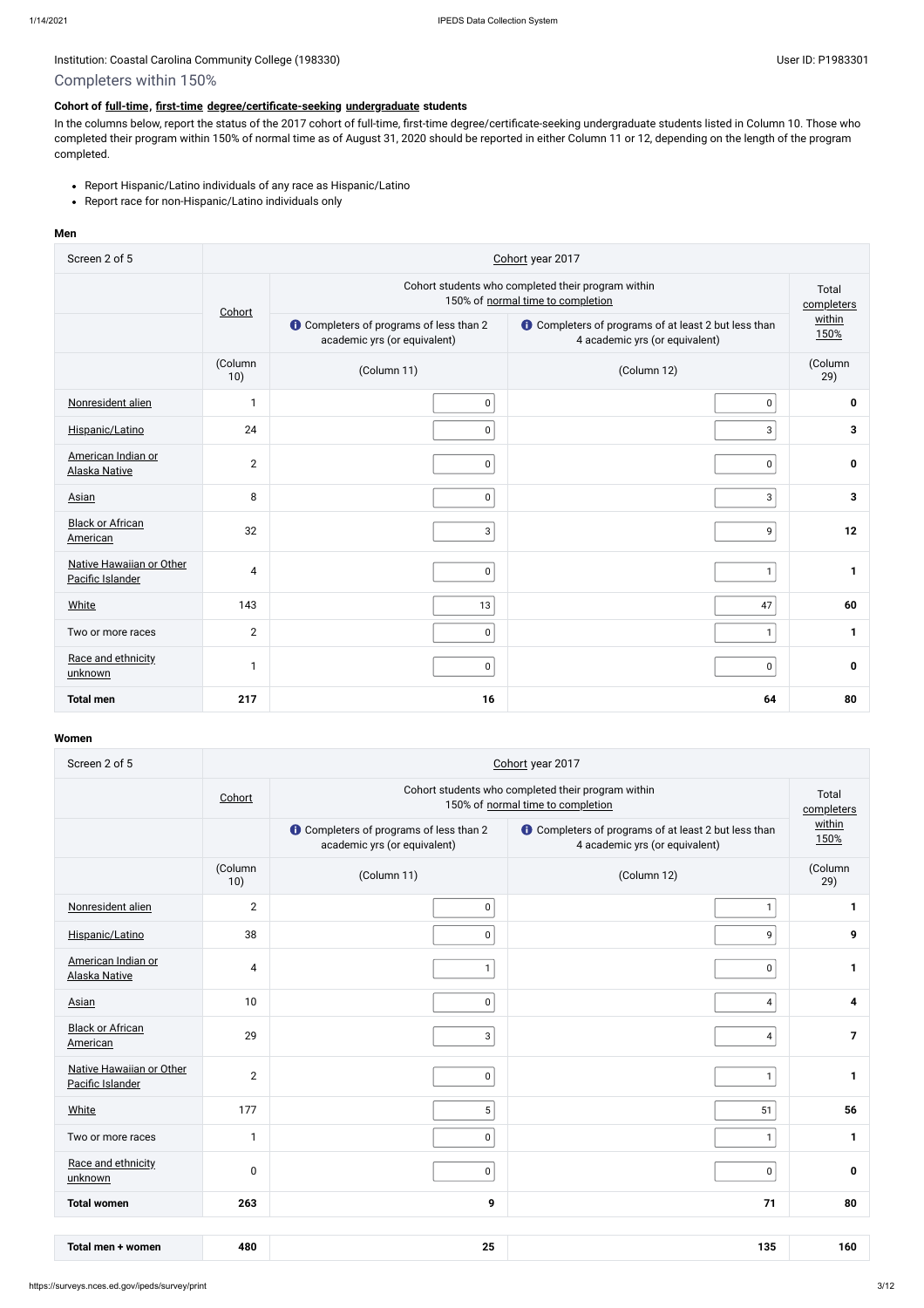## Institution: Coastal Carolina Community College (198330) Contract Contract Contract Contract Contract Contract Contract Contract Contract Contract Contract Contract Contract Contract Contract Contract Contract Contract Con

## Transfers/exclusions

- Report Hispanic/Latino individuals of any race as Hispanic/Latino
- Report race for non-Hispanic/Latino individuals only
- In the columns below, report the status of those students in the 2017 cohort of full-time, first-time degree/certificate-seeking undergraduate students listed in Column 10 who did not complete a program as of August 31, 2020.
- Report transfers-out who did not complete a program in Column 30. If the mission of your institution includes providing substantial preparation for students to enroll in another eligible institution WITHOUT having completed a program, you must report transfer-out data in Column 30. A school is required to report only on those students that the school knows have transferred to another eligible institution. A school must document that the student actually transferred. If it is not part of your mission, you may report transfer-out data if you wish.
- Report eligible exclusions from the cohort in Column 45. The ONLY allowable categories for this column are: students who died or became permanently disabled students who left school to serve in the armed forces (or have been called up to active duty) students who left school to serve with a foreign aid service of the Federal Government students who left school to serve on an official church mission
- Column 52 [No longer enrolled] will be calculated for you. This includes students who have dropped out as well as those who completed in greater than 150%  $\bullet$ of normal time.
- If you do not have any values to report in either Column 30, 45, or 51, you must enter at least one zero in a field on this screen to continue.

### **Cohort of [full-time](javascript:openglossary(259)), [first-time](javascript:openglossary(241)) [degree/certificate-seeking](javascript:openglossary(171)) [undergraduate](javascript:openglossary(677)) students**

#### **Men**

| Screen 3 of 5                                |                |                                    | Cohort year 2017               |                     |                |                       |
|----------------------------------------------|----------------|------------------------------------|--------------------------------|---------------------|----------------|-----------------------|
|                                              | Cohort         | Total<br>completers<br>within 150% | Total transfer-out<br>students | Total<br>exclusions | Still enrolled | No longer<br>enrolled |
|                                              | (Column<br>10) | (Column 29)                        | (Column 30)                    | (Column 45)         | (Column 51)    | (Column 52)           |
| Nonresident alien                            | 1              | $\mathbf 0$                        | $\pmb{0}$                      | $\mathbf 0$         | $\mathbf 0$    | 1                     |
| Hispanic/Latino                              | 24             | 3                                  | 9                              | $\pmb{0}$           | 3              | 9                     |
| American Indian or Alaska Native             | $\overline{2}$ | $\mathbf 0$                        | $\pmb{0}$                      | $\mathbf 0$         | $\mathbf 0$    | $\mathbf{2}$          |
| <b>Asian</b>                                 | 8              | 3                                  | $\sqrt{2}$                     | $\mathbf 0$         | 3              | $\mathbf 0$           |
| <b>Black or African American</b>             | 32             | 12                                 | $5\phantom{.0}$                | $\overline{0}$      | $\mathbf{1}$   | 14                    |
| Native Hawaiian or Other Pacific<br>Islander | $\overline{4}$ | $\mathbf{1}$                       | $\sqrt{2}$                     | $\pmb{0}$           | $\pmb{0}$      | 1                     |
| <b>White</b>                                 | 143            | 60                                 | 24                             | $\overline{0}$      | 14             | 45                    |
| Two or more races                            | $\overline{2}$ | $\mathbf{1}$                       | $\mathbf 0$                    | 0                   | 0              | 1                     |
| Race and ethnicity unknown                   | $\mathbf{1}$   | $\mathbf 0$                        | 0                              | $\overline{0}$      | $\mathbf 0$    | 1                     |
| <b>Total men</b>                             | 217            | 80                                 | 42                             | $\mathbf 0$         | 21             | 74                    |

#### **Women**

| Screen 3 of 5                                | Cohort year 2017 |                                    |                                |                     |                |                       |
|----------------------------------------------|------------------|------------------------------------|--------------------------------|---------------------|----------------|-----------------------|
|                                              | Cohort           | Total<br>completers<br>within 150% | Total transfer-out<br>students | Total<br>exclusions | Still enrolled | No longer<br>enrolled |
|                                              | (Column<br>10)   | (Column 29)                        | (Column 30)                    | (Column 45)         | (Column 51)    | (Column 52)           |
| Nonresident alien                            | $\overline{2}$   | 1                                  | 0                              | $\pmb{0}$           | $\mathbf 0$    | 1                     |
| Hispanic/Latino                              | 38               | 9                                  | 13                             | $\pmb{0}$           | $\mathbf{3}$   | 13                    |
| American Indian or Alaska Native             | $\overline{4}$   | $\mathbf{1}$                       | 0                              | $\pmb{0}$           | $\mathbf{1}$   | $\mathbf{2}$          |
| Asian                                        | 10               | 4                                  | $\overline{2}$                 | $\pmb{0}$           | $\pmb{0}$      | 4                     |
| <b>Black or African American</b>             | 29               | $\overline{7}$                     | 7                              | $\pmb{0}$           | 4              | 11                    |
| Native Hawaiian or Other Pacific<br>Islander | $\overline{2}$   | 1                                  | 0                              | $\pmb{0}$           | $\mathbf 0$    | 1                     |
| <b>White</b>                                 | 177              | 56                                 | 38                             | $\pmb{0}$           | 24             | 59                    |
| Two or more races                            | $\mathbf{1}$     | $\mathbf{1}$                       | $\pmb{0}$                      | $\pmb{0}$           | $\mathbf 0$    | $\mathbf 0$           |
| Race and ethnicity unknown                   | $\mathbf 0$      | $\mathbf 0$                        | $\pmb{0}$                      | $\pmb{0}$           | $\pmb{0}$      | $\mathbf 0$           |
| <b>Total women</b>                           | 263              | 80                                 | 60                             | 0                   | 32             | 91                    |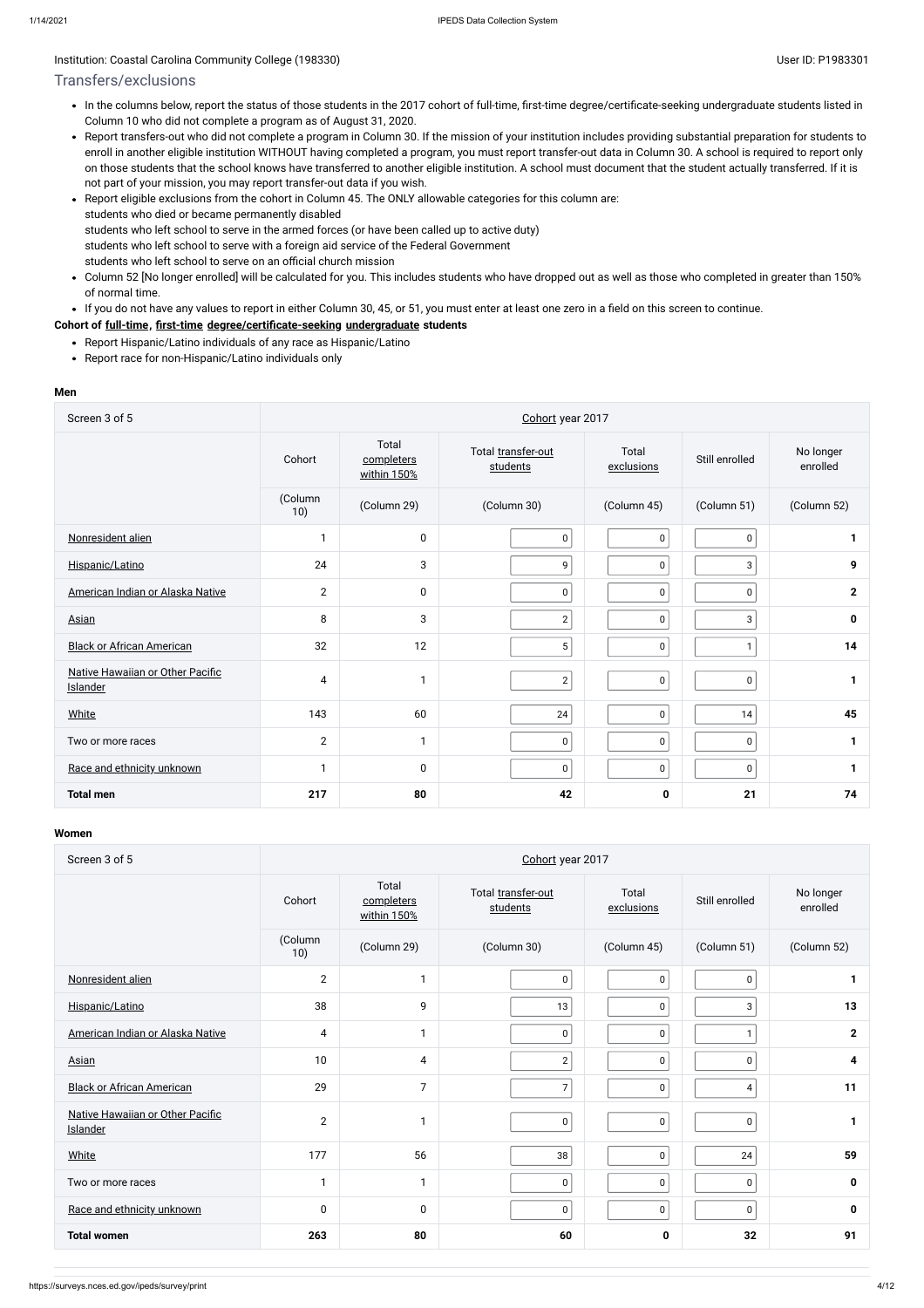| Total men + women                                  | 480          | 160 | 102 | ro.<br>ъ.<br>ഄഄ | .<br>165 |
|----------------------------------------------------|--------------|-----|-----|-----------------|----------|
| `otal<br>r vear (men and women)<br><b>In prior</b> | $70^{\circ}$ |     | 106 |                 |          |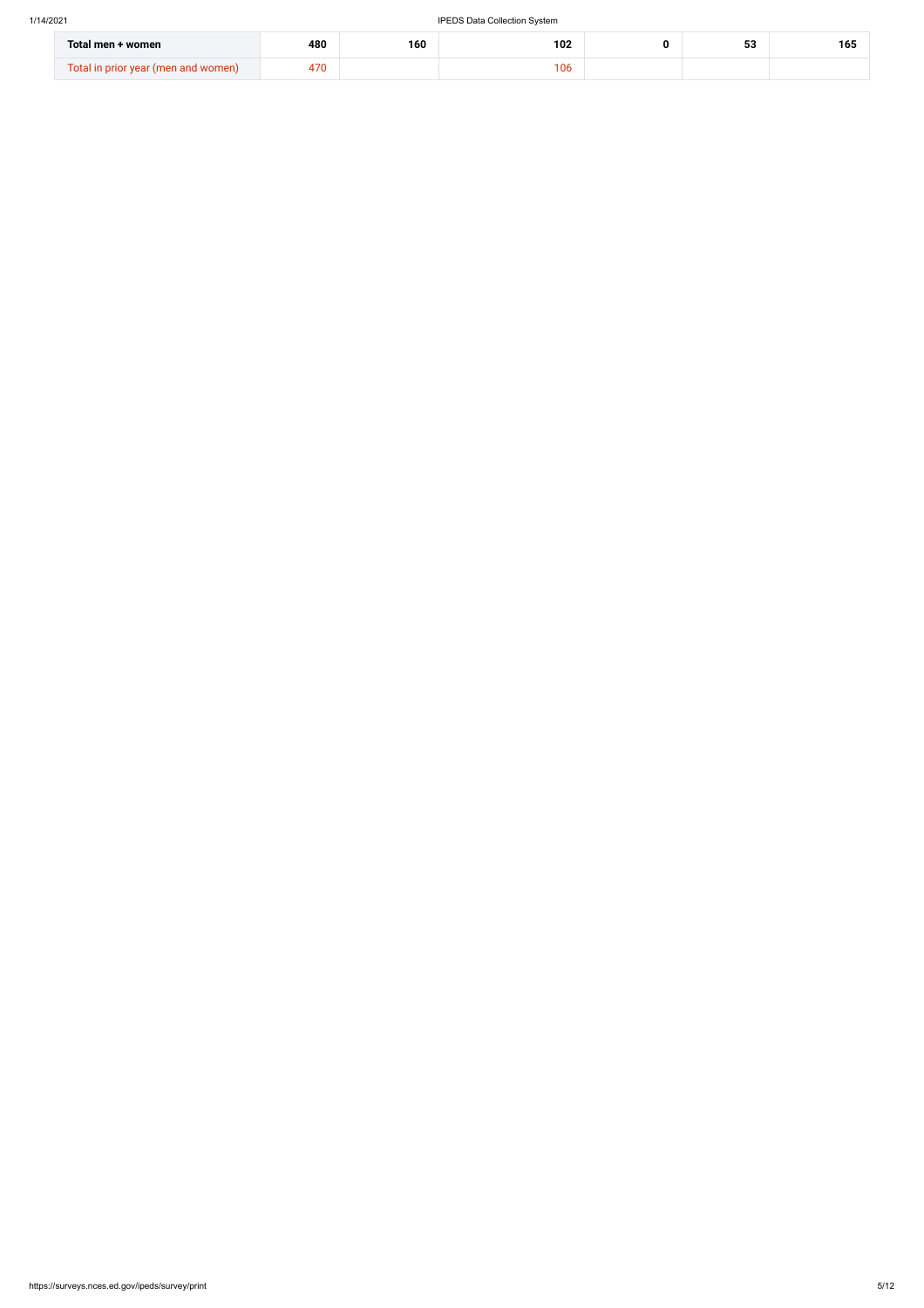# Completers within 100%

- In the columns below, report the status of those students in the 2017 cohort of full-time, first-time degree/certificate-seeking undergraduate students who completed their program within 100% of normal time to completion.
- Those who completed their program within 100% of normal time should be reported in either Column 55 or 56, depending on the length of the program completed.

## **Cohort of [full-time](javascript:openglossary(259)), [first-time](javascript:openglossary(241)) [degree/certificate-seeking](javascript:openglossary(171)) [undergraduate](javascript:openglossary(677)) students**

| Screen 4<br>of 5                 | Cohort year 2017 |                   |                                                                                         |                                                                                               |                       |  |  |
|----------------------------------|------------------|-------------------|-----------------------------------------------------------------------------------------|-----------------------------------------------------------------------------------------------|-----------------------|--|--|
|                                  | Revised          | <b>Exclusions</b> | Cohort students who completed their program within<br>100% of normal time to completion | Total completers within                                                                       |                       |  |  |
|                                  | cohort           |                   | <b>C</b> Completers of programs of less<br>than 2 academic yrs (or equivalent)          | <b>t</b> Completers of programs of at least 2 but<br>less than 4 academic yrs (or equivalent) | 100% (Column 55 + 56) |  |  |
|                                  |                  |                   | (Column 55)                                                                             | (Column 56)                                                                                   | (Column 57)           |  |  |
| <b>Total</b><br>$men +$<br>women | 480              | 0                 |                                                                                         | 81                                                                                            | 88                    |  |  |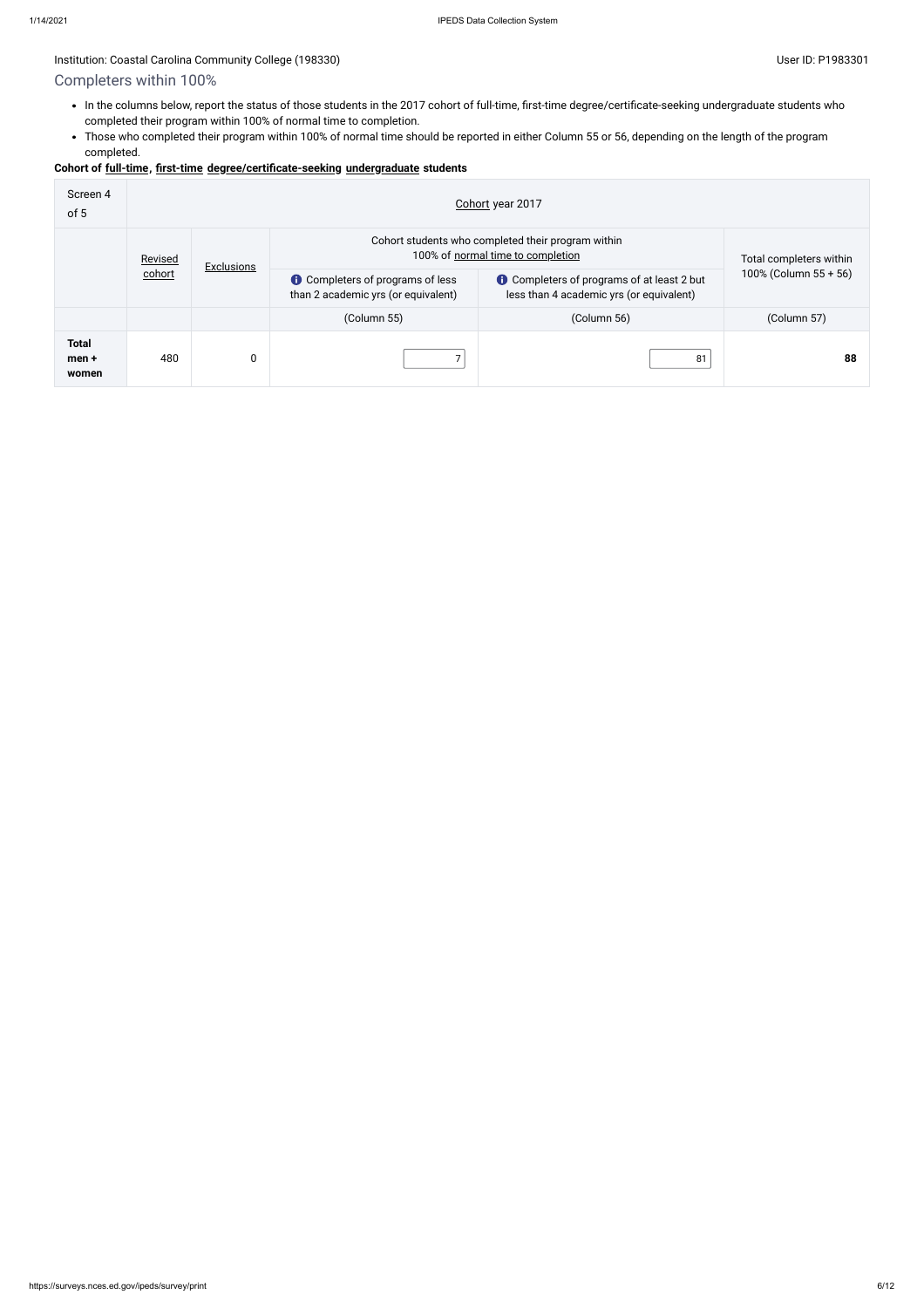## Pell recipients and recipients of a subsidized Direct Loan who did not receive a Pell Grant

## **For each subcohort, report the number of students in the cohort, total exclusions for the cohort, and the number of students that completed a certificate or degree within 150% of normal time to completion.**

Recipients of a Pell Grant and Recipients of a Direct Subsidized Loan that did not receive a Pell Grant are **mutually exclusive**, that is, if a student is in one cohort, they cannot be in the other cohort.

- The total of these 2 subcohorts must be less than the full-time, first-time, degree/certificate-seeking cohort

## **Cohort of [full-time](javascript:openglossary(259)), [first-time](javascript:openglossary(241)) [degree/certificate-seeking](javascript:openglossary(171)) [undergraduate](javascript:openglossary(677)) students**

| Screen 5 of 5                                                                                      | Cohort year 2017                |                  |                                                                                               |  |
|----------------------------------------------------------------------------------------------------|---------------------------------|------------------|-----------------------------------------------------------------------------------------------|--|
|                                                                                                    | Number of students in<br>cohort | Total exclusions | Number of students that<br>completed within 150%<br><u>of</u><br>normal time to<br>completion |  |
|                                                                                                    | (Column 10)                     | (Column 45)      | (Column 29)                                                                                   |  |
| Full-time, first-time, degree/certificate-seeking cohort                                           | 480                             | 0                | 160                                                                                           |  |
| Recipients of a Pell Grant (within entering year)                                                  | 243                             | $\Omega$         | 81                                                                                            |  |
| Recipients of a Direct Subsidized Loan (Within entering year) that did not<br>receive a Pell Grant | 0                               | 0                |                                                                                               |  |
| Did not receive either a Pell Grant or Direct Subsidized Loan (within entering<br>year)            | 237                             | 0                | 79                                                                                            |  |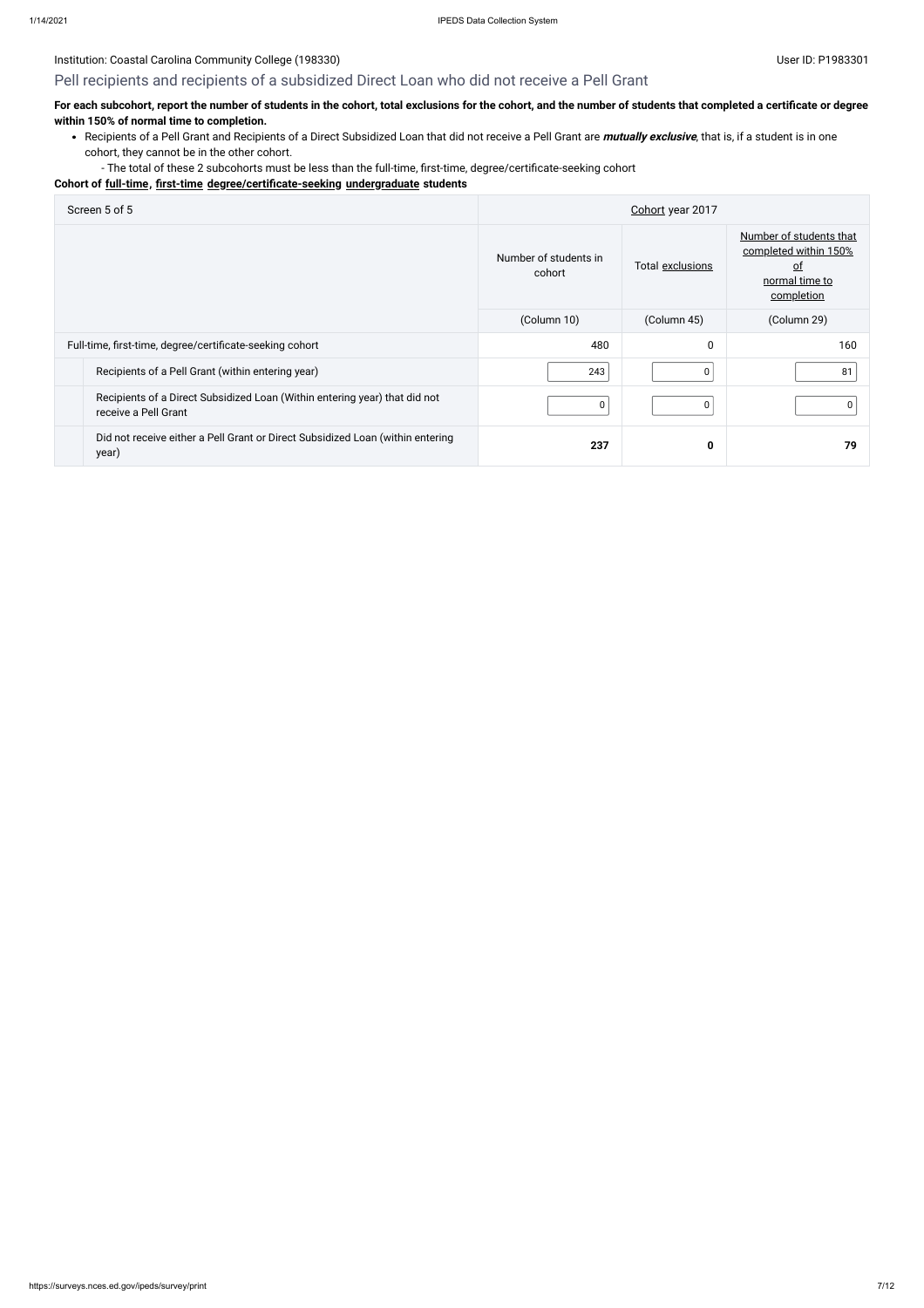$\odot$ 

## Institution: Coastal Carolina Community College (198330) and the state of the state of the User ID: P1983301 User ID: P1983301

## Graduation and transfer-out rates

## **Calculation of graduation and transfer-out rates**

| Screen 1 of 2                                          | Cohort year 2017       |                   |  |  |
|--------------------------------------------------------|------------------------|-------------------|--|--|
|                                                        | <b>Graduation rate</b> | Transfer-out rate |  |  |
| Overall Rates (will be displayed on College Navigator) | 33                     | 21                |  |  |
| Men                                                    | 37                     | 19                |  |  |
| Women                                                  | 30                     | 23                |  |  |

You may use the box below to provide additional context for the data you have reported above. Context notes will be posted on the College Navigator website. Therefore, you should write all context notes using proper grammar (e.g., complete sentences with punctuation) and common language that can be easily understood by students and parents (e.g., spell out acronyms).

## **Do you wish to provide additional context notes?**

No Yes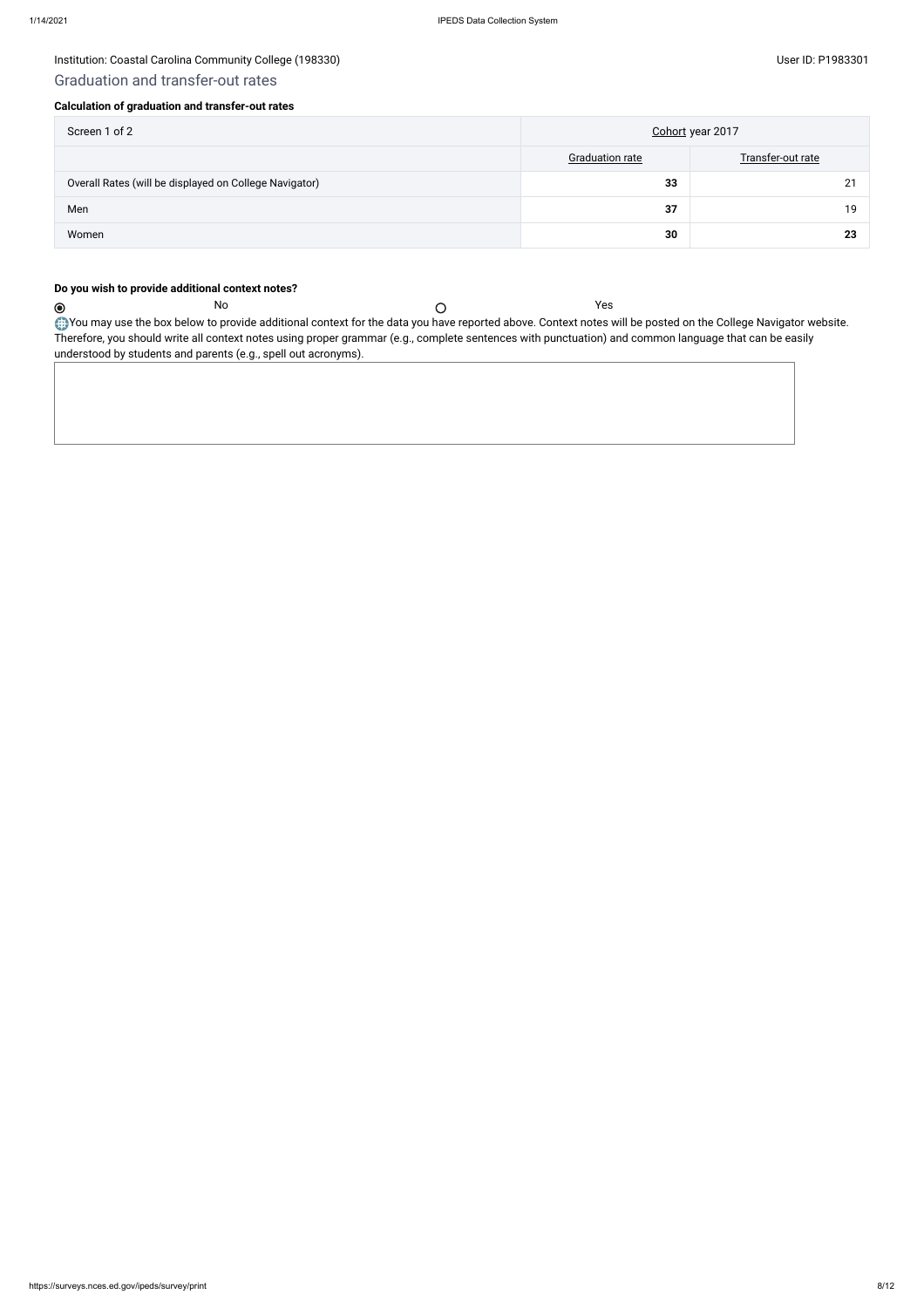## Institution: Coastal Carolina Community College (198330) and the control of the control of the control of the control of the control of the control of the control of the control of the control of the control of the control

# 4-year average rates

## **4-year average rates**

Screen 2 of 2

### **Men**

|                              | 2014 | 2015 | 2016 | 2017 | 4-year Total |
|------------------------------|------|------|------|------|--------------|
| Adjusted cohort              | 229  | 247  | 212  | 217  | 905          |
| Total completers within 150% | 70   | 70   | 60   | 80   | 280          |
| Total transfer-out students  | 85   | 53   | 57   | 42   | 237          |

## **Women**

|                              | 2014 | 2015 | 2016 | 2017 | 4-year Total |
|------------------------------|------|------|------|------|--------------|
| <b>Adjusted cohort</b>       | 257  | 228  | 258  | 263  | 1,006        |
| Total completers within 150% | 68   | 48   | 96   | 80   | 292          |
| Total transfer-out students  | 102  | 49   | 49   | 60   | 260          |

## **Total (men and women)**

|                                                                                | 2014 | 2015 | 2016 | 2017 | 4-year Total |  |
|--------------------------------------------------------------------------------|------|------|------|------|--------------|--|
| Adjusted cohort                                                                | 486  | 475  | 470  | 480  | 1,911        |  |
| Total completers within 150%                                                   | 138  | 118  | 156  | 160  | 572          |  |
| Total transfer-out students                                                    | 187  | 102  | 106  | 102  | 497          |  |
|                                                                                |      |      |      |      |              |  |
| 4-year average Student Right-to-Know Completion or Graduation Rate Calculation | 30   |      |      |      |              |  |
| (Total Completers within 150% / Adjusted Cohort)                               |      |      |      |      |              |  |
|                                                                                |      |      |      |      |              |  |
| 4-year average Student Right-to-Know Transfer-out Rate Calculation             | 26   |      |      |      |              |  |
| (Total Transfer-out Students / Adjusted Cohort)                                |      |      |      |      |              |  |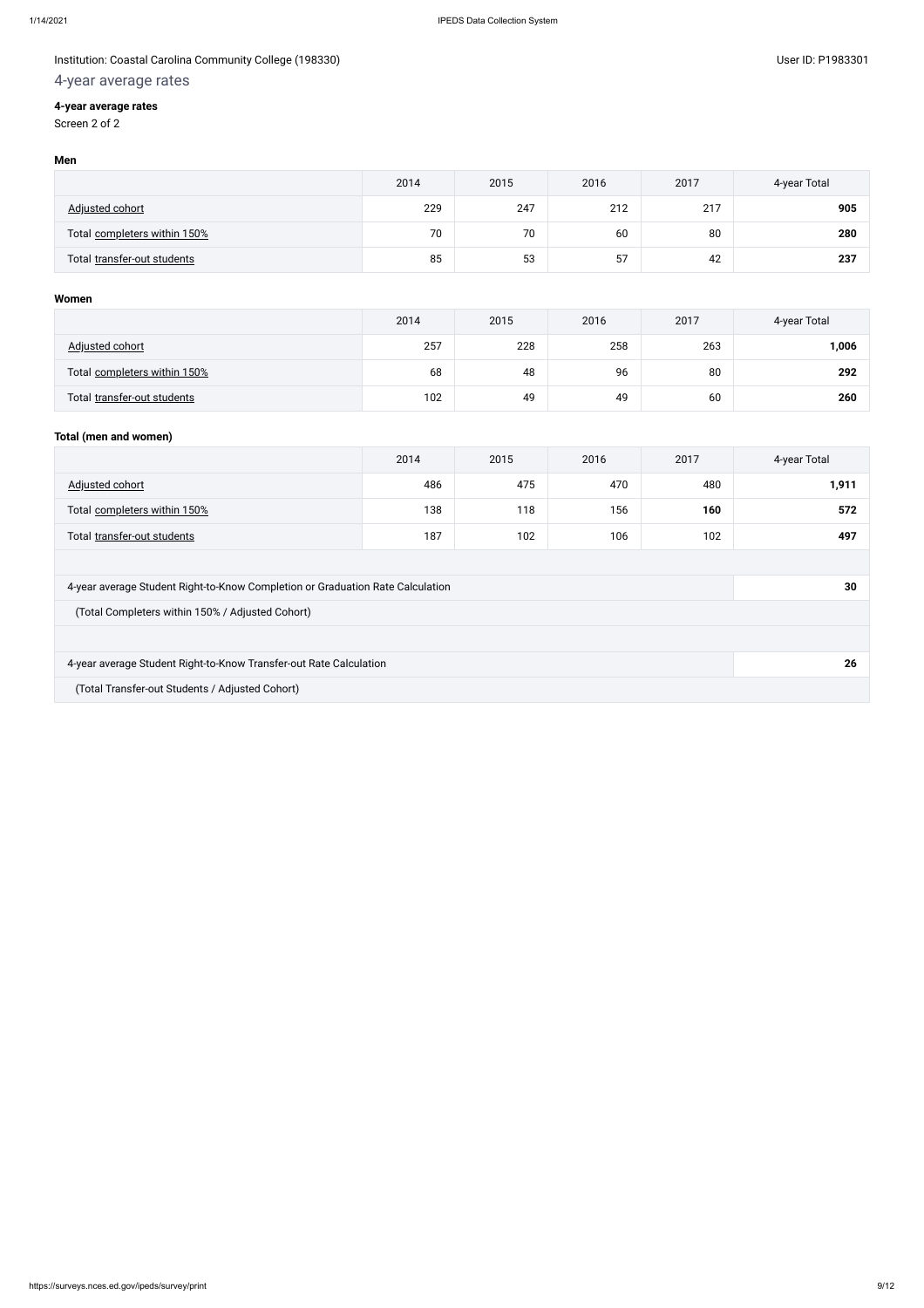## Prepared by

## **Prepared by**

Reporting Reminders:

- The name of the preparer is being collected so that we can follow up with the appropriate person in the event that there are questions concerning the data.
- The Keyholder will be copied on all email correspondence to other preparers.
- The time it took to prepare this component is being collected so that we can continue to improve our estimate of the reporting burden associated with IPEDS.
- Please include in your estimate the time it took for you to review instructions, query and search data sources, complete and review the component, and submit the data through the Data Collection System.
- Thank you for your assistance.

| This survey component was prepared by: |                                     |                        |        |                                 |   |                   |
|----------------------------------------|-------------------------------------|------------------------|--------|---------------------------------|---|-------------------|
| $\bullet$                              |                                     | Keyholder              | $\cup$ | SFA Contact                     |   | <b>HR Contact</b> |
| Э                                      |                                     | <b>Finance Contact</b> | $\cup$ | <b>Academic Library Contact</b> | С | Other             |
|                                        | Name:                               | Mary Carr              |        |                                 |   |                   |
|                                        | Email:<br>carrm@coastalcarolina.edu |                        |        |                                 |   |                   |
|                                        |                                     |                        |        |                                 |   |                   |

| How many staff from your institution only were involved in the data collection and reporting process of this survey component? |  |                                      |  |  |
|--------------------------------------------------------------------------------------------------------------------------------|--|--------------------------------------|--|--|
| 3.00                                                                                                                           |  | Number of Staff (including yourself) |  |  |
|                                                                                                                                |  |                                      |  |  |

How many hours did you and others from your institution only spend on each of the steps below when responding to this survey component? Exclude the hours spent collecting data for state and other reporting purposes.

| Staff member  | <b>Collecting Data Needed</b> | Revising Data to Match<br><b>IPEDS Requirements</b> | <b>Entering Data</b> | Revising and Locking Data |  |
|---------------|-------------------------------|-----------------------------------------------------|----------------------|---------------------------|--|
| Your office   | 2.00<br>hours                 | hours                                               | 1.00<br>hours        | hours                     |  |
| Other offices | 2.00<br>hours                 | hours                                               | 0.00<br>hours        | hours                     |  |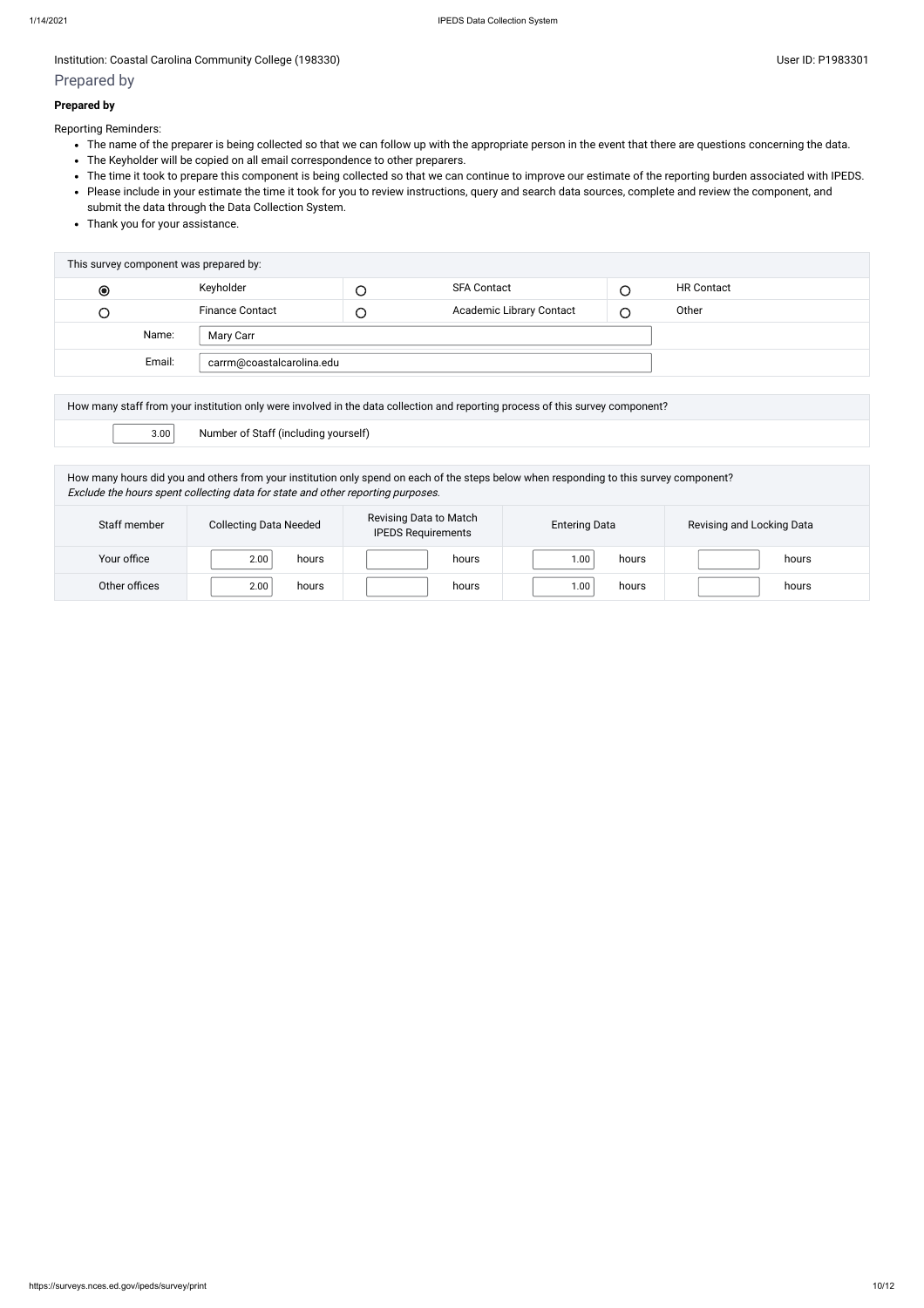### Institution: Coastal Carolina Community College (198330) Contract Contract Contract Contract Contract Contract Contract Contract Contract Contract Contract Contract Contract Contract Contract Contract Contract Contract Con

## Summary

#### **2020 IPEDS Graduation Rate Component Data Summary**

IPEDS collects important information regarding your institution. All data reported in IPEDS survey components become available in the IPEDS Data Center and appear as aggregated data in various Department of Education reports. Additionally, some of the reported data appears specifically for your institution through the College Navigator website and is included in your institution's Data Feedback Report (DFR). The purpose of this summary is to provide you an opportunity to view some of the data that, when accepted through the IPEDS quality control process, will appear on the College Navigator website and/or your DFR. College Navigator is updated approximately three months after the data collection period closes and Data Feedback Reports will be available through the Data [Center](https://nces.ed.gov/ipeds/use-the-data) and sent to your institution's CEO in November 2020.

Please review your data for accuracy. If you have questions about the data displayed below after reviewing the data reported on the survey screens, please contact the IPEDS Help Desk at: 1-877-225-2568 or [ipedshelp@rti.org](mailto:ipedshelp@rti.org).

| <b>Overall Graduation Rate</b>                        |      |  |  |  |
|-------------------------------------------------------|------|--|--|--|
| <b>Graduation Rate</b>                                | 33%  |  |  |  |
| Total number of students in the Adjusted Cohort       | 480. |  |  |  |
| Total number of completers within 150% of normal time | 160. |  |  |  |

| <b>Overall Transfer-out Rate</b>                         |      |  |  |  |
|----------------------------------------------------------|------|--|--|--|
| Transfer-out Rate                                        | 21%  |  |  |  |
| Total number of students in the Adjusted Cohort          | 480  |  |  |  |
| Total number of transfers-out within 150% of normal time | 102. |  |  |  |